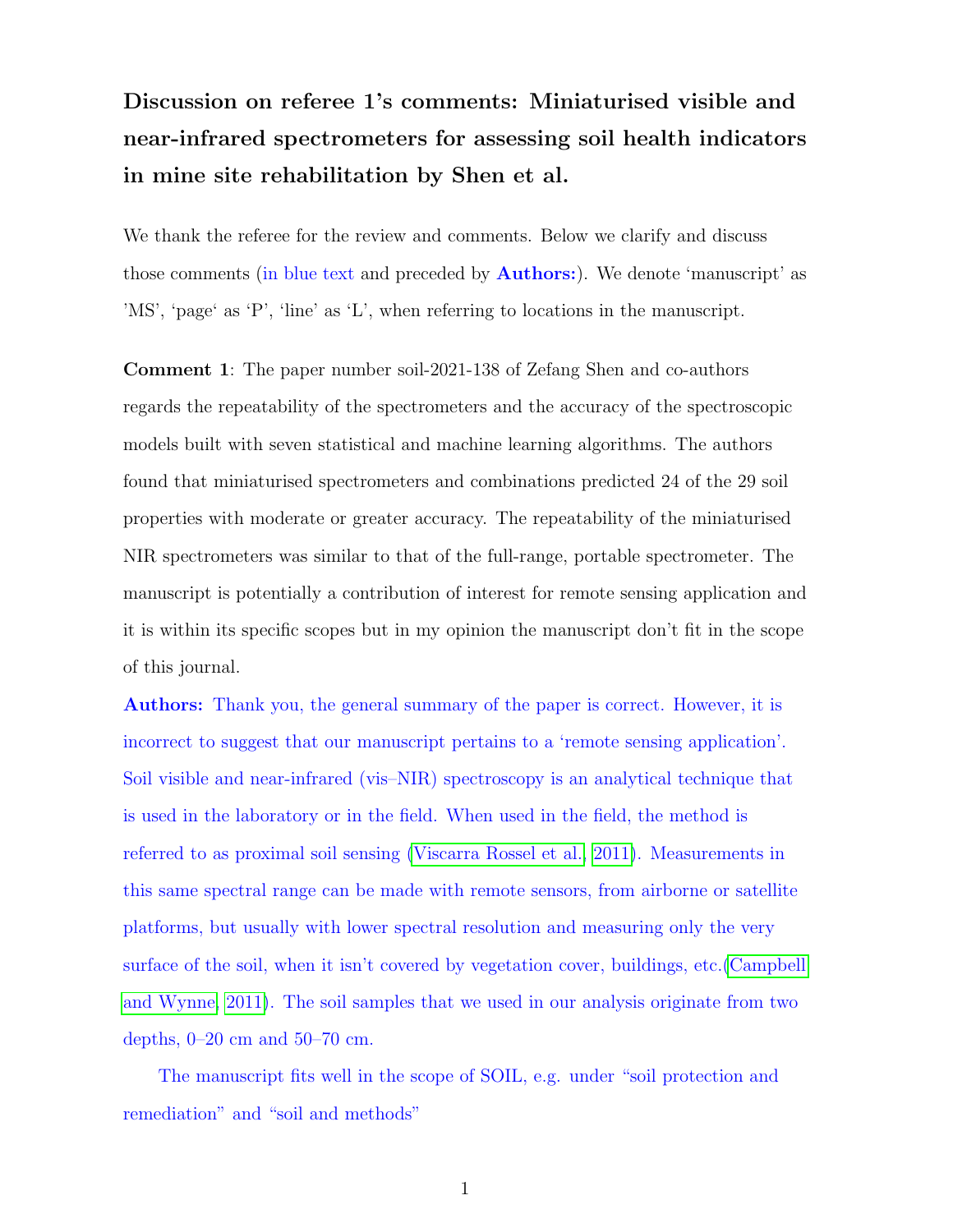([https://www.soil-journal.net/about/aims\\_and\\_scope.html](https://www.soil-journal.net/about/aims_and_scope.html)), and there are examples of other soil spectroscopic research published in the journal [\(Baumann](#page-8-1) [et al., 2021;](#page-8-1) [Ng et al., 2020;](#page-9-0) [Yang et al., 2022;](#page-10-1) [England and Viscarra Rossel, 2018\)](#page-8-2). Therefore, we strongly believe our research fits in the scope of SOIL, which includes all topics that fall within the study of soil science as a discipline.

Comment 2: In my opinion the work lacks of a clear application of soil, same part of the ms. are very difficult to understand and don't permit to comprehend the originality of the paper.

Authors: We are perplexed by the comments that the manuscript lacks a clear soil science application, and that our manuscript lacks originality, but we agree that the description of our experiments are, by the very nature of the technology and analyses, complicated, making parts of the manuscript dense reading.

The 'soil application' pertains to the development of a rapid and cost-effective soil analytical method for the assessment of mining soil and for the purpose of post-mining soil rehabilitation. The conclusions also extend to other soil science applications (i.e. beyond post-mining rehabilitation) where cost-effective measurements of soil properties are required. We feel that this is clearly articulated in the manuscript, particularly in the introduction and discussion.

The originality of our research is summarised in the submitted manuscript (MS P4 L91-93). Of course, if that isn't clear, we can emphasise that in a revision: Our study is the first to evaluate portable, miniaturised vis–NIR spectrometers for assessments of soil in post-mining soil rehabilitation; We compared a diverse set of soil physical, chemical, and biological properties (29 in total) to cover a wide range of soils in different mining contexts; We evaluated miniaturised spectrometers alone and in combinations, which is important as different spectral ranges contain different and potentially unique information; We compared seven different algorithms to demonstrate the robustness of the spectroscopic method; We validated the models using two methods to prevent overly promising results; We considered both the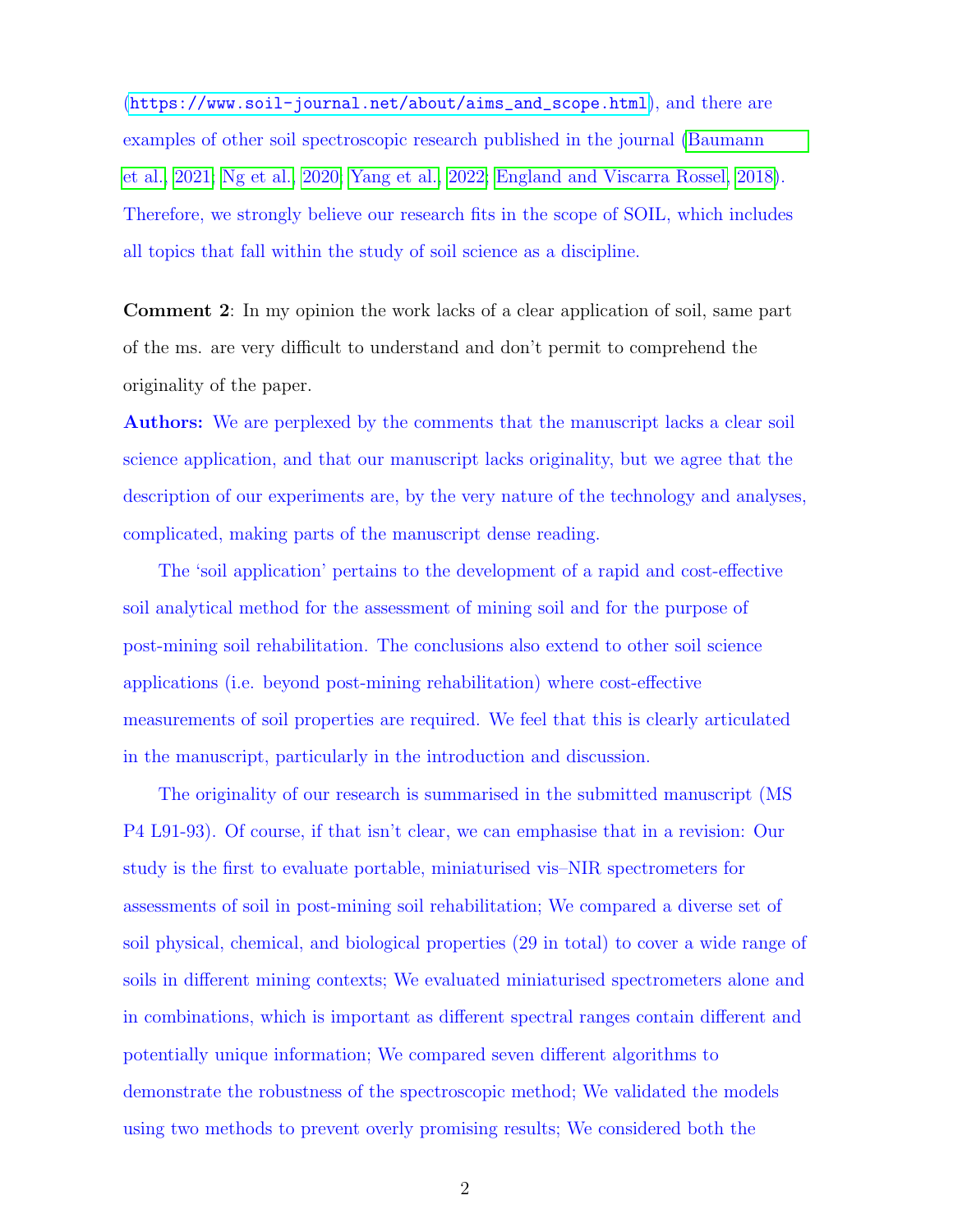accuracy and repeatability of the miniaturised spectrometers and their combinations.

We understand that parts of the manuscript are difficult to follow, because our experimental design was complicated by the different comparisons that we made. However, we feel a robust assessment of the method necessitates these comparisons. Thus, in a revision, we propose to improve the readability of the manuscript by including a diagram to summarise the experimental design and experiments conducted. For instance, we could include a diagram like that shown in Figure [1.](#page-2-0)



<span id="page-2-0"></span>Figure 1: Study design

Comment 3: As is written do not explain the main results and should be connected with the aim of the research. Instead, the aim  $(L85-90, pg. 4)$  focus only in several approach of multivariate procedure, seems just a mere exercise of multivariate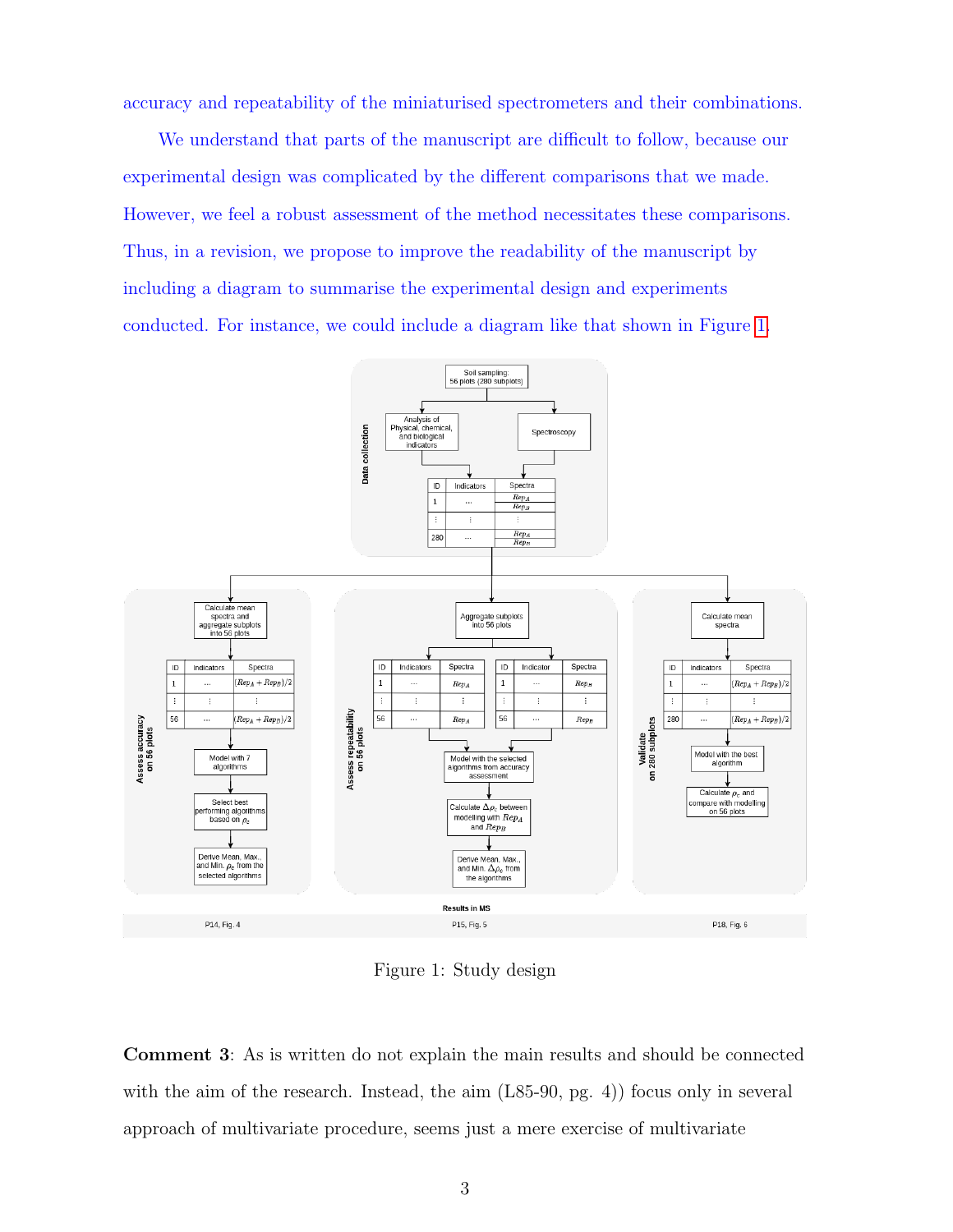statistics applied to remote sensing equipment's. .

Authors: We assume that the reviewer missed the connection between our aims and results because parts of the manuscript are complex. As we state in our previous discussion point, we propose to improve this in a revision. To clarify, our aim was to assess the repeatability and the accuracy of spectrometers, and their ability to estimate a wide range of soil properties that are considered key indicators of soil health in mine site soil rehabilitation and restoration (MS P3-4, L87-88). To 'connect' our aims and results we used sub-headings in the Results section that directly relate to the aims: Section 3.2 (Assessment of the spectroscopic modelling with the spectrometers, P13) assesses the accuracy of the spectrometers; Section 3.3 (Effect of repeatability on the spectroscopic modelling, P14) assesses the repeatability of the spectrometers via modelling with two spectral replicates respectively; Section 3.4 (overall assessment of the spectrometers, P15) reports the performance of each spectrometer/combination considering both accuracy and repeatability for each of the 29 soil properties. We note also, that we used a similar structure of sub-headings in the Methods for clarity and ease of reference.

We have already clarified the comments around the aims and that this research isn't about 'remote sensing', but here, we must stress that this research isn't only a statistical exercise. Multivariate modelling is fundamental for assessing the soil spectroscopic method. Without the multivariate modelling of the soil properties we could not compare the performance of the spectrometers. We used seven algorithms that account for linear responses (PLSR) to more complex, non-linear responses (e.g. SVM), that also operate and are categorised differently: statistical (PLSR), tree-based (cubist, RF, XGBoost), Gaussian process-based (GPRL and GPRR), and support vector methods (SVM). All these algorithms have been employed in literature for soil spectroscopy modelling [\(Rossel and Behrens, 2010;](#page-10-2) [Liu et al., 2016;](#page-9-1) [Yang](#page-10-3) [et al., 2019;](#page-10-3) Martínez-España et al., 2019). For a thorough and reliable assessment and comparison, we needed to test these different algorithms. This type of modelling,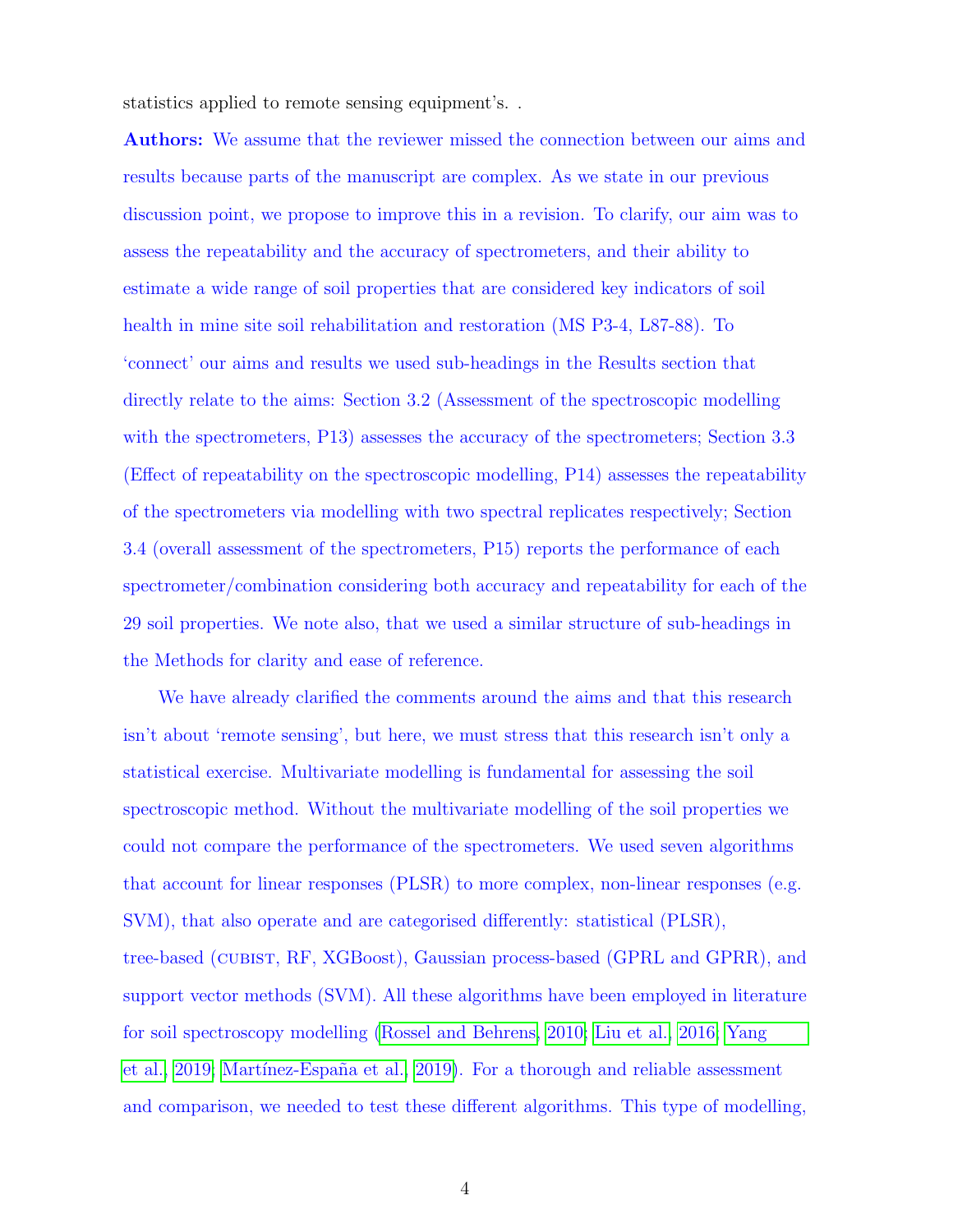and particularly machine learning, is largely dependent on the data set used and there isn't a single 'best' method for all applications. Using only one algorithm could lead to inaccurate conclusions. In a revision, we could of course emphasise the rationale of using the different algorithms, e.g. in section 2.4 Spectroscopic modelling (MS P7).

Comment 4: The novelty is not explained as well as the gap in our knowledge that the manuscript with its objectives should fill. For example if the novelty are studies on 1) hyperspectral quantitative analysis (L155 to provide comparison data for the 29 soil chemical, physical and biological soil properties to be assessed using spectroscopic methods) 2) compare Spectral range, resolution, price, weight, and dimensions of miniaturised and portable spectrometers used in this study. (?) , 3) to assess the spectroscopic modelling with different statistical and machine learning algorithms, as well as 4) the accuracy of the spectrometers estimates and their repeatability, 5) assessment of the spectroscopic modelling algorithms (L160) with data from plots or (finally!) a model analysis of physicochemical indicators of polluted soil (?). The gap that results from a state-of-the-art topic should be clarify form the beginning .

Authors: Once again, we can only assume that the presentation has made the research difficult to follow and masked the clarity of the knowledge gap our research addresses. In the above discussion points, we have proposed that in a revision, we would improve the clarity of our presentation and description of the experimental design and we have also addressed comments around the aims and originality/novelty of our work. Here, we stress that to robustly assess the use of the miniaturised vis–NIR spectrometers for estimating soil health indicators in mine site rehabilitation, we needed to perform all of the tests and comparisons that we report (most of these are listed by the reviewer in his/her comment points 1–5).

Of course, we can emphasise the knowledge gap that our work addresses. However, we note that in the submitted manuscript (MS, L20-46) we describe context and the knowledge gap by explaining that mine site rehabilitation is guided by the measurement of a range of soil physical, chemical, and biological health indicators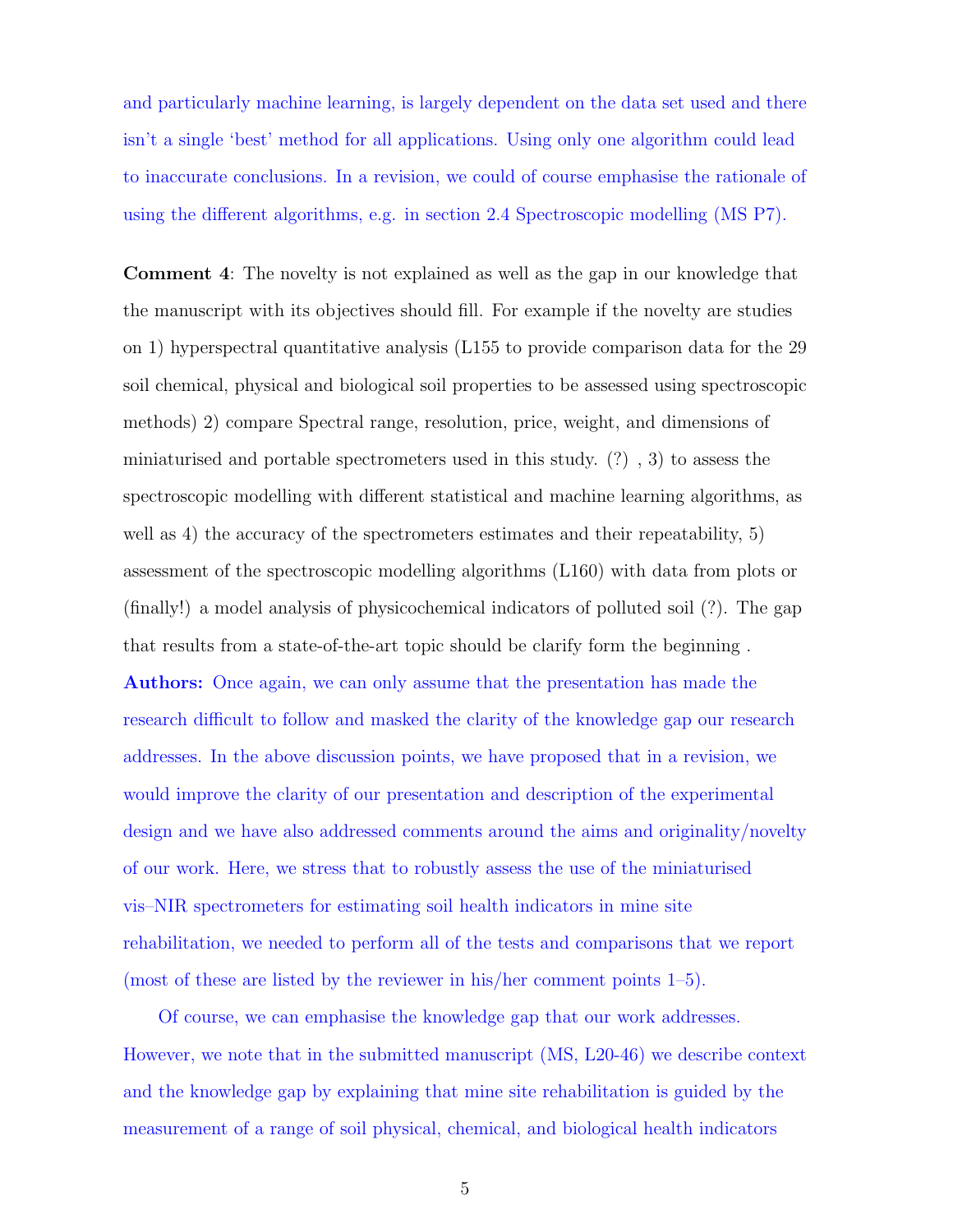because soil health assessment is key for returning functioning ecosystems, as the soil supports both above- and below-ground biodiversity. Conventional measurement of these indicators is expensive (MS, L52-54). Soil vis–NIR spectroscopy offers a cost-efficient solution for such assessments, and there is growing interest in using miniaturised spectrometers [\(Kademi et al., 2019;](#page-9-3) [Alcal`a et al., 2013;](#page-8-3) [Catelli et al.,](#page-8-4) [2020;](#page-8-4) [Sharififar et al., 2019;](#page-10-4) [Ng et al., 2020;](#page-9-0) [Tang et al., 2020\)](#page-10-5).

Comment 5: In my opinion the authors have to clarify in the state of art: 1) why they us this soil health indicators in mine site rehabilitation 2) if the procedure adopted is able to predict the level of contamination or soil health , 3) what are the limits of their predictive model, 4) if the model can be used for other place, because the authors do not compare their results with similar study.

Authors: We believe that the submitted manuscript addresses point 1), and we refer the reviewer to the Introduction and cited references that explain the need of a comprehensive set of soil physical, chemical and biological properties (or indicators) for assessments of soil health in mining [\(Rayment and Lyons, 2010;](#page-9-4) [Munoz-Rojas](#page-9-5) [et al., 2016;](#page-9-5) [Hart et al., 2020\)](#page-8-5).

Regarding point 2), the research presented in this paper focuses on accurately predicting various soil properties that are indicators of soil health. We do not make an assessment of soil health because this is out of scope in this manuscript. With the measured indicators one can derive assessments of soil health, for example, using methods that are proposed in literature [\(Rinot et al., 2019\)](#page-9-6). We plan to tackle that problem in a following study. Soil health is a complex concept and how it can be accurately estimated is a topic of significant current debate in the literature; its estimation here would only further complicate this research and deviate from the research question, i.e. can we accurately estimating soil health indicators with miniaturised vis–NIR spectrometers to support post-mining soil rehabilitation?

In terms of point 3), we agree that the current Discussion can be enriched by reference to the limitations of the spectroscopic method. Of course, there are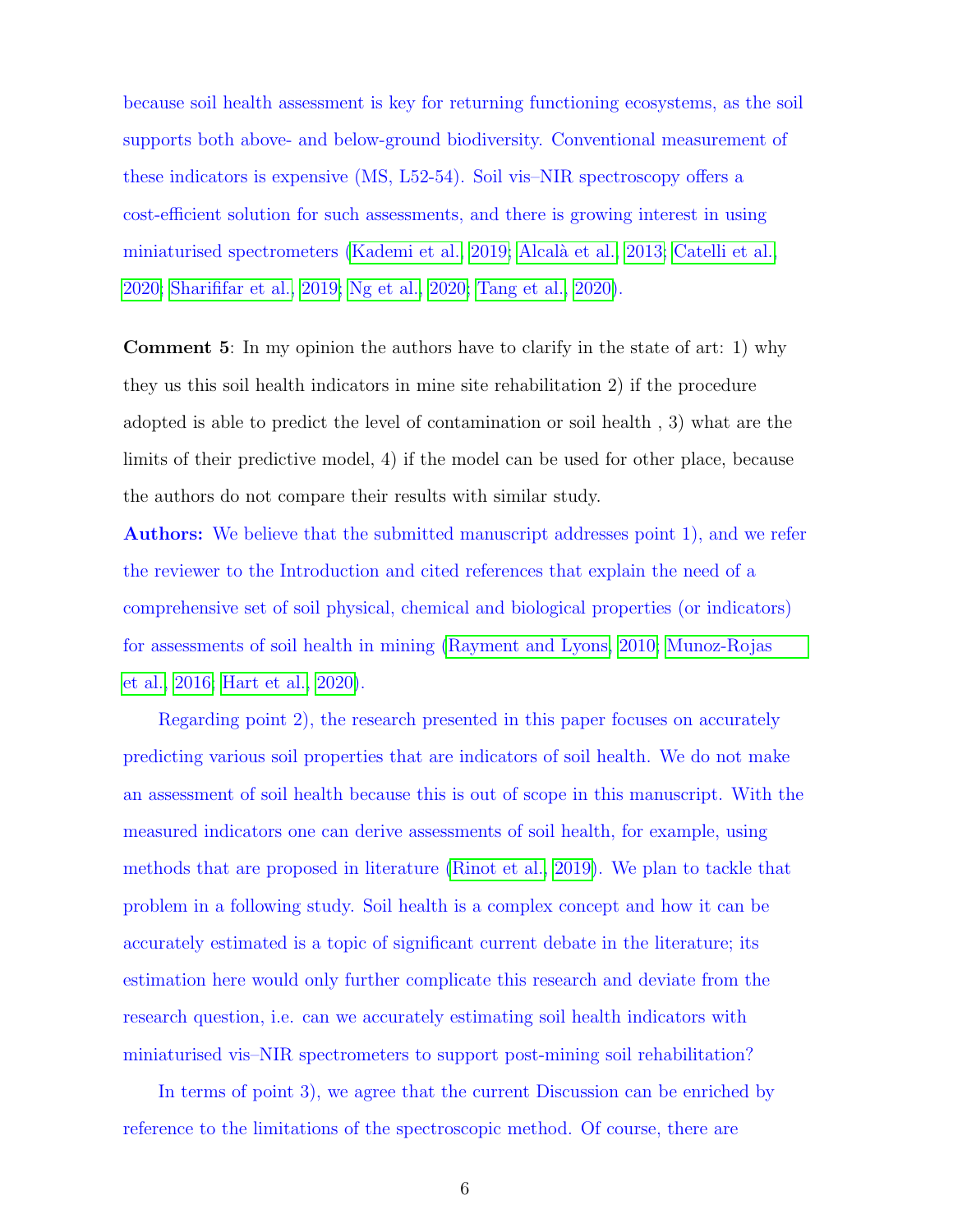limitations and in a revision, we can elaborate on those.

Regarding point 4), we do not compare our results to similar studies because we have not found any other published research on the use of vis–NIR spectroscopy for mining soil assessments for rehabilitation, or actually on the use of vis–NIR for assessing a diverse range of soil physical, chemical and biological properties. Our results suggest that the miniaturised spectrometers with machine learning can be used to estimate 24 out of 29 soil physical, chemical, and biological properties from different soil types and mining contexts (P4, Table 1). Practitioners can use our results and conclusions to also develop their own models following the sensors and methods we proposed.

Comment 6: The second problem of this work is in the preprocessing method that is very confused. The Materials and Methods section (L160-185) does not provide sufficient detail to follow the progress of the manuscript. Regarding methods, there is a use of PLSR, RF, SVM, GBXBoost, CUBIST, SVM, GPRL, GPRP an incredible set of algorithms without explaining the criteria or limits or even if they are designed for these tools. So the reader is assuming or just have to imagine if the spectra were precorcessed. So the row data were filtered with Savitzky-Goaly (SGR) may be with multiplicative scatter correction MSC, or standard normal variate SNV, if they are treated with linear baseline correction LBC, peak normalization N, mean center MC. All this pre-processing are without explanation, whereas all the rest of the methods are only to be found in the results and conclusion discussion section. It is not explained why these methods were used and not others, how they are related to each other, nor is there sufficient detail to understand what was done and how these methods achieved the objectives of the manuscript.

Authors: This is a confusing comment. The comment that the 'preprocessing method is very confused' cannot be further from the truth. We described the preprocessing that we used in section '2.3 Soil spectroscopy' (P7, L149-150) and what we did is very simple: 'The reflectance (R) spectra of the soil samples recorded with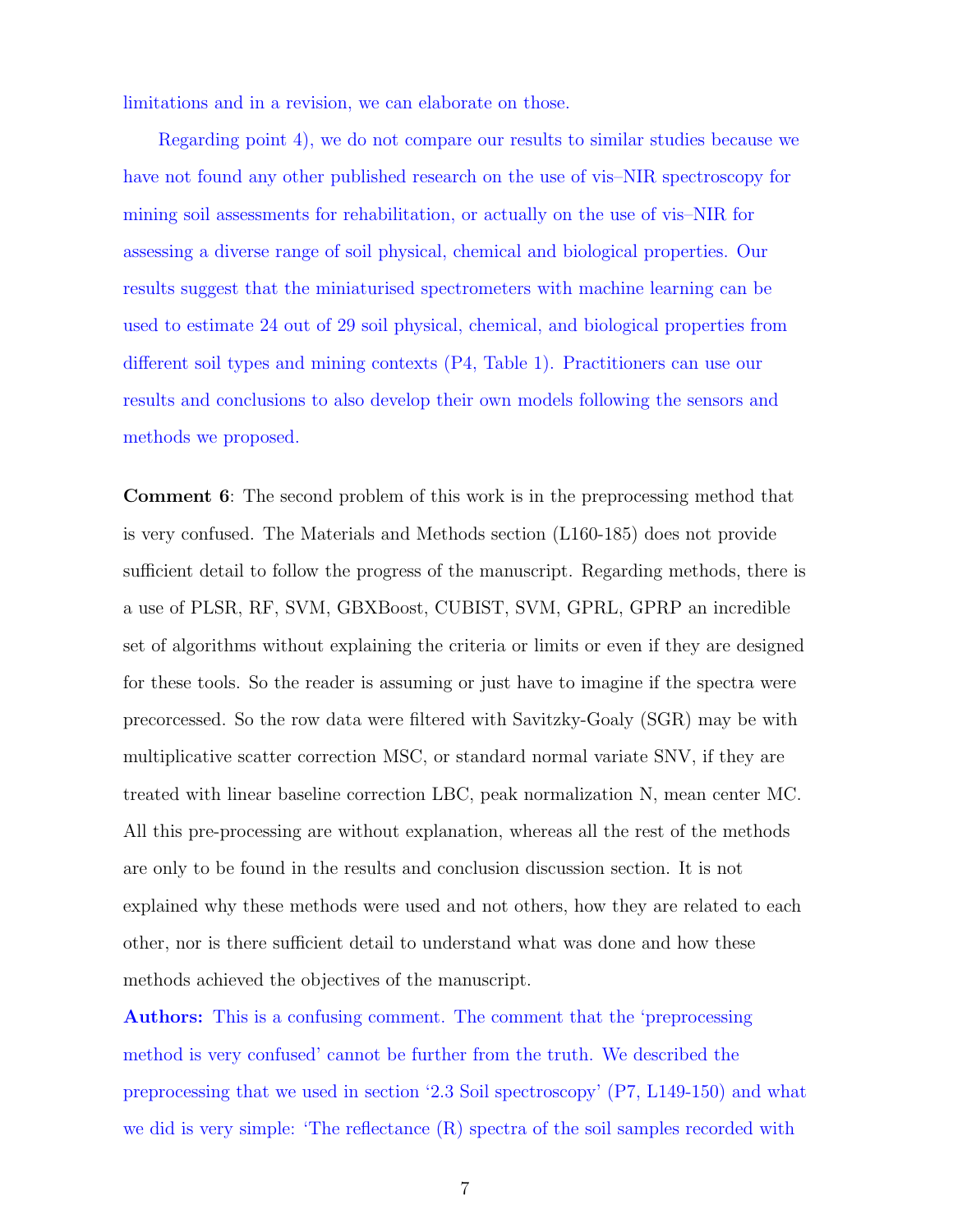each instrument were transformed to apparent absorbance using  $log10(1/R)$ , and interpolated to 10 nm intervals to attain a consistent wavelength interval.' In our opinion there is nothing confusing about that. We do not use any other preprocessing method. As the reviewer must know, preprocessing methods are data specific and used to correct for errors in the measurements (e.g. either from random noise, or additive, or multiplicative errors). In this case we found no reason to use them. We are perplexed by the reviewer's comment '...All this pre-processing are without explanation, whereas all the rest of the methods are only to be found in the results and conclusion discussion section...' etc. – these and the remaining text in Comment 6 are all obviously incorrect.

Regarding the comment that we do not adequately describe the different algorithms that we used–in a previous discussion point, above, we have already commented on the rationale for using the seven algorithms. Of course, we can provide detail on the algorithms in a revision, however, other authors have described these methods in some detail and have shown how they are suitably used with soil vis–NIR spectra. The manuscript provides references that the interested reader can find to learn more about them. We do not think it necessary to describe the algorithms in this manuscript because others have done so in published papers elsewhere and doing so would unnecessarily lengthen and complicate the manuscript further.

Comment 7: I am sorry for the Authors but no revision can at this point improve this work. Many other comments would be possible both for the sections 'Materials and methods' and 'Results and discussion', but it is useless because the comments made are more than sufficient to recommend the rejection of the manuscript.

Authors: We hope that our discussion points above clarify and show that the reviewer misunderstood our research and manuscript. We acknowledge that the reporting and presentation of our experiments could be improved, and we have proposed how we might do that in a revision. Finally, we are very concerned about the recommendation to reject our manuscript because as we have shown, the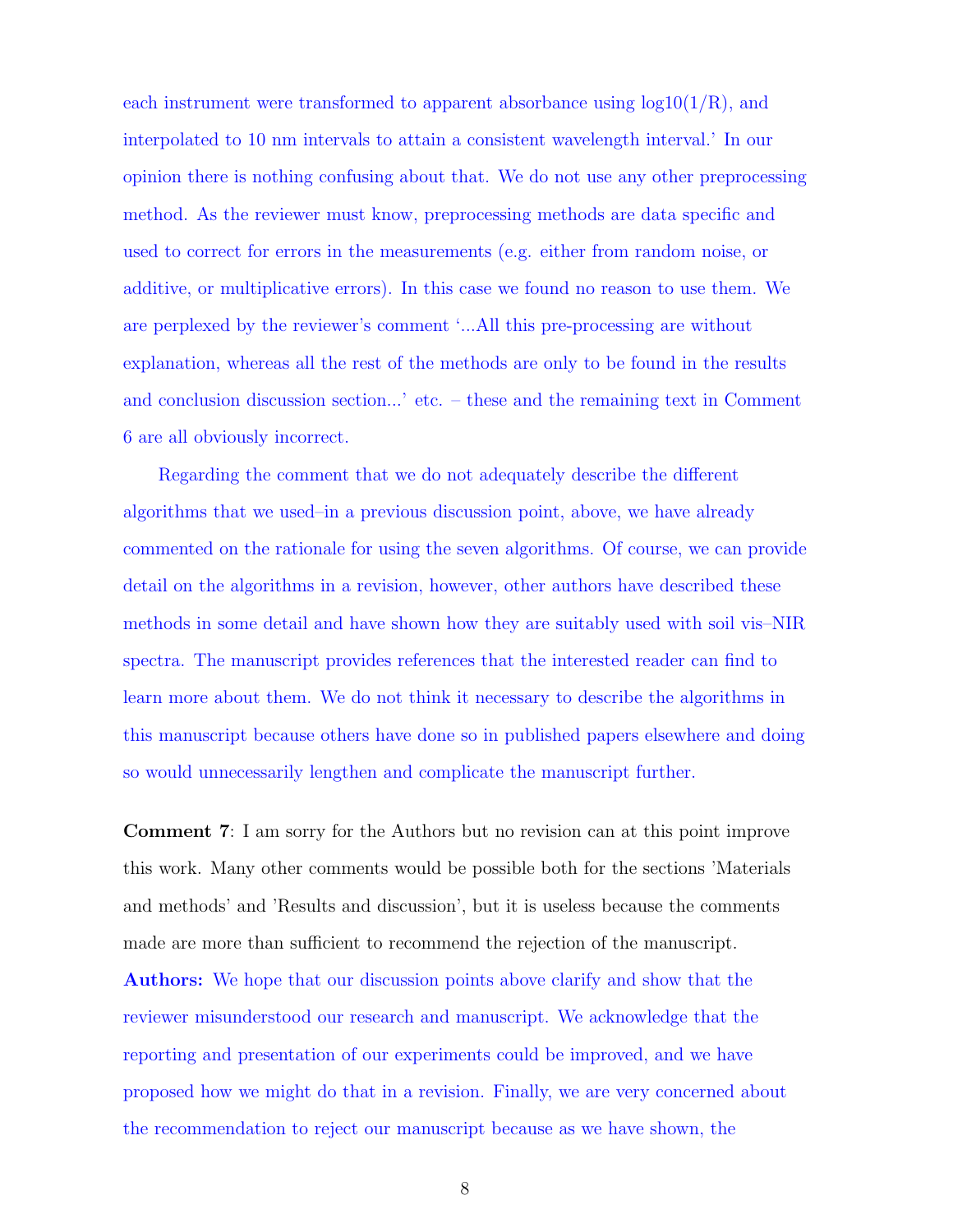recommendation is based on significant misunderstandings, misinterpretations and in some instances on comments that appear not to relate to this manuscript.

## References

- <span id="page-8-3"></span>Manel Alcal`a, Marcelo Blanco, Daniel Moyano, Neville W Broad, Nada O'Brien, Don Friedrich, Frank Pfeifer, and Heinz W Siesler. Qualitative and quantitative pharmaceutical analysis with a novel hand-held miniature near infrared spectrometer. Journal of Near Infrared Spectroscopy, 21(6):445–457, 2013.
- <span id="page-8-1"></span>Philipp Baumann, Anatol Helfenstein, Andreas Gubler, Armin Keller, Reto Giulio Meuli, Daniel W¨achter, Juhwan Lee, Raphael Viscarra Rossel, and Johan Six. Developing the swiss mid-infrared soil spectral library for local estimation and monitoring. Soil, 7(2):525–546, 2021.
- <span id="page-8-0"></span>James B Campbell and Randolph H Wynne. Introduction to remote sensing. Guilford Press, 2011.
- <span id="page-8-4"></span>Emilio Catelli, Giorgia Sciutto, Silvia Prati, Marco Valente Chavez Lozano, Lucrezia Gatti, Federico Lugli, Sara Silvestrini, Stefano Benazzi, Emiliano Genorini, and Rocco Mazzeo. A new miniaturised short-wave infrared (swir) spectrometer for on-site cultural heritage investigations. Talanta, 218:121112, 2020.
- <span id="page-8-2"></span>Jacqueline R England and Raphael A Viscarra Rossel. Proximal sensing for soil carbon accounting. Soil, 4(2):101–122, 2018.
- <span id="page-8-5"></span>Miranda M. Hart, Adam T. Cross, Haylee M. D'Agui, Kingsley W. Dixon, Mieke Van der Heyde, Bede Mickan, Christina Horst, Benjamin Moreira Grez, Justin M. Valliere, Raphael Viscarra Rossel, Andrew Whiteley, Wei San Wong, Hongtao Zhong, and Paul Nevill. Examining assumptions of soil microbial ecology in the monitoring of ecological restoration. Ecological Solutions and Evidence, 1(2): e12031, 2020. doi: https://doi.org/10.1002/2688-8319.12031. URL [https://](https://besjournals.onlinelibrary.wiley.com/doi/abs/10.1002/2688-8319.12031) [besjournals.onlinelibrary.wiley.com/doi/abs/10.1002/2688-8319.12031](https://besjournals.onlinelibrary.wiley.com/doi/abs/10.1002/2688-8319.12031).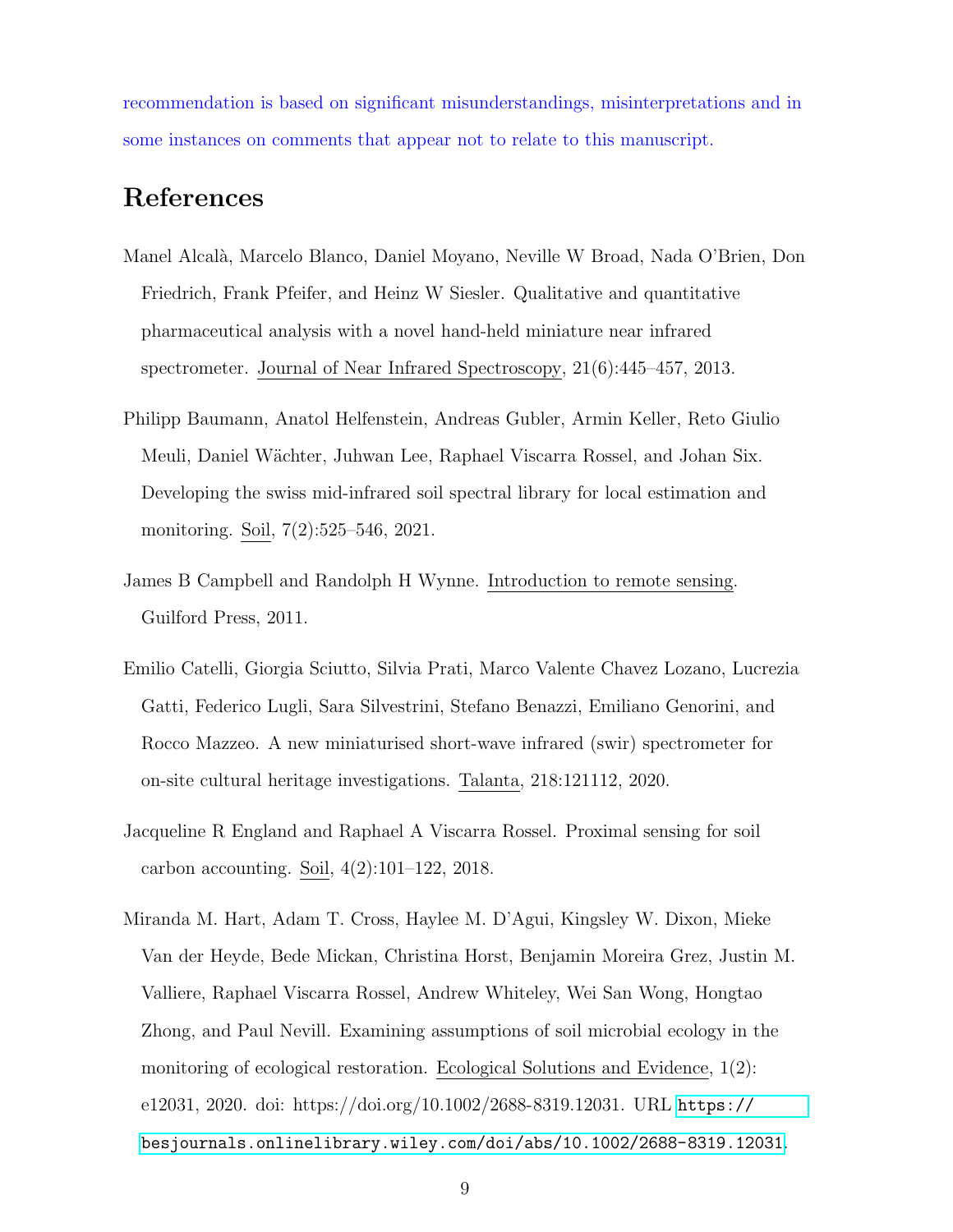- <span id="page-9-3"></span>Hafizu Ibrahim Kademi, Beyza H Ulusoy, and Canan Hecer. Applications of miniaturized and portable near infrared spectroscopy (nirs) for inspection and control of meat and meat products. Food Reviews International, 35(3):201–220, 2019.
- <span id="page-9-1"></span>Lanfa Liu, Min Ji, Yunyun Dong, Rongchung Zhang, and Manfred Buchroithner. Quantitative retrieval of organic soil properties from visible near-infrared shortwave infrared (vis-nir-swir) spectroscopy using fractal-based feature extraction. Remote Sensing, 8(12):1035, 2016.
- <span id="page-9-2"></span>Raquel Martínez-España, Andrés Bueno-Crespo, Jesús Soto, Leslie J Janik, and José M Soriano-Disla. Developing an intelligent system for the prediction of soil properties with a portable mid-infrared instrument. Biosystems Engineering, 177: 101–108, 2019.
- <span id="page-9-5"></span>Miriam Munoz-Rojas, Todd E. Erickson, Kingsley W. Dixon, and David J. Merritt. Soil quality indicators to assess functionality of restored soils in degraded semiarid ecosystems. Restoration Ecology, 24(August):S43–S52, 2016. doi: 10.1111/rec.12368.
- <span id="page-9-0"></span>Wartini Ng, Linca Anggria, Adha Fatmah Siregar, Wiwik Hartatik, Yiyi Sulaeman, Edward Jones, Budiman Minasny, et al. Developing a soil spectral library using a low-cost nir spectrometer for precision fertilization in indonesia. Geoderma Regional, 22:e00319, 2020.
- <span id="page-9-4"></span>GE Rayment and DJ Lyons. Soil Chemical Methods – Australasia. CSIRO Publishing, Canberra, 2010.
- <span id="page-9-6"></span>Oshri Rinot, Guy J Levy, Yosef Steinberger, Tal Svoray, and Gil Eshel. Soil health assessment: A critical review of current methodologies and a proposed new approach. Science of the Total Environment, 648:1484–1491, 2019.